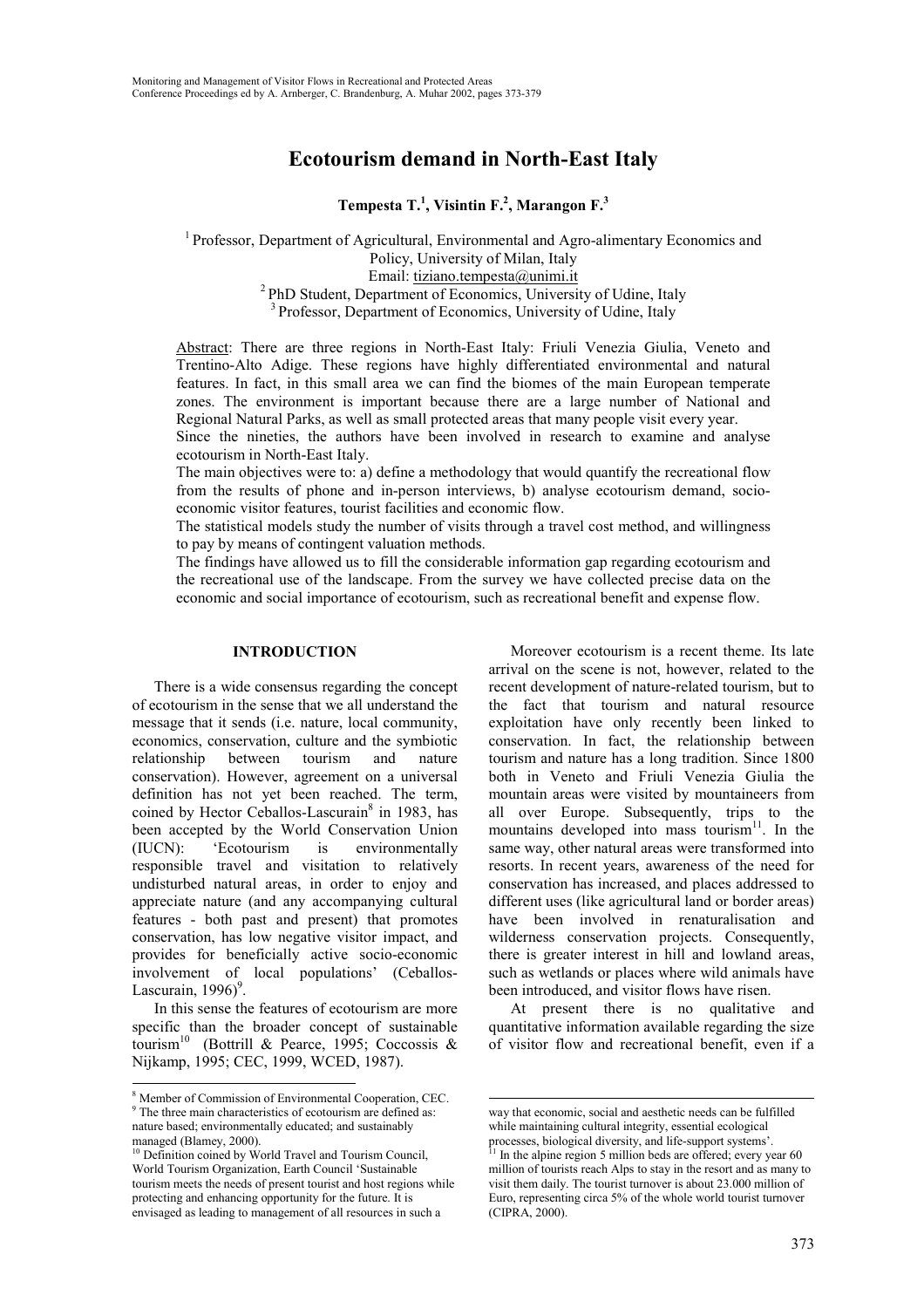few research projects are beginning to study the matter $12$ .

The purpose of this paper is to illustrate the results of this limited research, which was carried out both in the Veneto and Friuli Venezia Giulia regions. The aim is to describe and quantify visitor flow and to determine the socio-economic role of ecotourism<sup>13</sup>

## **ESTIMATION OF VISITOR FLOWS IN NATURAL AREAS**

The main problem in analysing ecotourist demand concerns the estimation of visitor flow. At present in Italy there is no detailed or reliable information on the subject. In fact, the only data available is related to the presence of tourists in hotels. This kind of information is limited because: a) it does not take day-trippers into account; b) many people stay either in second-homes or with friends; c) in general there is very little information about the places visited during the holidays and recreational activities. In order to fill this data gap, many surveys have been carried out in Veneto and Friuli Venezia Giulia using different methods (Mitchell & Carson, 1989; Bishop & Romano, 1998).

The issue of estimating visitor flows in natural areas raises several problems connected with the kind of area studied (Chase et al., 1998). The ways of estimating the visitor numbers are related to: 1) dimension of the area under investigation; 2) the number of access points; 3) payment or not of an entrance fee.

It is widely accepted that these elements are strictly connected because small natural areas have few access points and this allows for both better control/management of flow and the payment of entrance fees. This situation, however, is very infrequent in the zones we studied because in most cases the natural areas are very large and have a lot of access points.

The most frequent situations both in Veneto and Friuli Venezia Giulia are the following:

- highly extensive mountain areas with many access points;
- small natural areas with few access points, where nobody controls visitor numbers and no entrance fee is required;
- small natural areas with an entrance fee.
- Only in the last case is information about the number of visitors collected.

In the first two cases, if we want to estimate visitor flow, we need either to set up phone/postal surveys regarding the whole population of potential visitors, or to carry out field surveys. In this latter case the problem regards the number of access points.

#### *Estimation using phone surveys*

In 1999 and 2000 two phone surveys were carried out, one in Friuli Venezia Giulia and the other in Veneto (Tempesta & Thiene, 2001; Marangon & Gottardo, 2001). The purpose of the research was to analyse the tourist-recreational behaviour in mountain areas. In particular, the survey aimed to discover the number of daily hiking/trekking visitors in the most important mountain massif and forest districts; the number of days spent in the mountains; type of recreational activities carried out during each trip. Two stratified samples were defined, one composed of 500 and the other of 760 people. They were interviewed in both regions.

The results show that in Veneto 48,1% of the sample had been on day trips, while 12,6% had been on holiday; in Friuli the percentages were lower, so we discovered that 33,8% had been on daily excursions and just 4,8% had been on holiday. Therefore, visiting alpine and prealpine areas is a very common practice in both the regions, especially in regard to daily excursions. While we met difficulties estimating the number of people on holiday, it was easier to define the number of daytrippers, which was estimated to be 6 million either in Friuli or in Veneto. Besides, it resulted that the average number of excursions was higher in Friuli than in Veneto. On the contrary, the number of excursions per hectare was higher in Veneto (21 against 12 excursions per hectare) than in Friuli (see Tables 1 and 2). For a better interpretation of the estimation we should consider in person surveys, which estimated that 25% of mountain visitors had been on holiday. Therefore, visitor flow was equivalent to 26 and 16 units per hectare in a year. These values are similar to those reached in other alpine zones and in this way they are substantially reliable.

At this point we should highlight that it is very difficult to estimate visitor numbers in each natural area. If we consider the average number of excursions done in each massif/district with a confidence interval of 95%, we can observe that in some cases the lower boundary is negative. Therefore, the estimation cannot be reliable (Tables 1 and 2). This problem depends on district dimension, in so much as smaller districts were visited by fewer people and so the estimation was more problematical. In fact, a meaningful sample should be larger than those used in our research. Therefore, phone surveys are only able to collect general information. On the other hand, they can

 $\overline{a}$ 

 $12$  The value of the world's ecosystem service and natural capital is a very interesting theme (Costanza et al., 1997; OECD, 1992). This research is going in this direction focusing in on the recreational value.

<sup>&</sup>lt;sup>13</sup> To study in depth consult: Marangon et al., 2000; Marangon & Gottardo, 2001; Marangon & Tempesta, 1998; Marangon & Tempesta, 1999; Tempesta & Thiene, 2000a; Tempesta & Thiene, 2000b; Tempesta & Thiene, 2001; Visintin, 2000*.*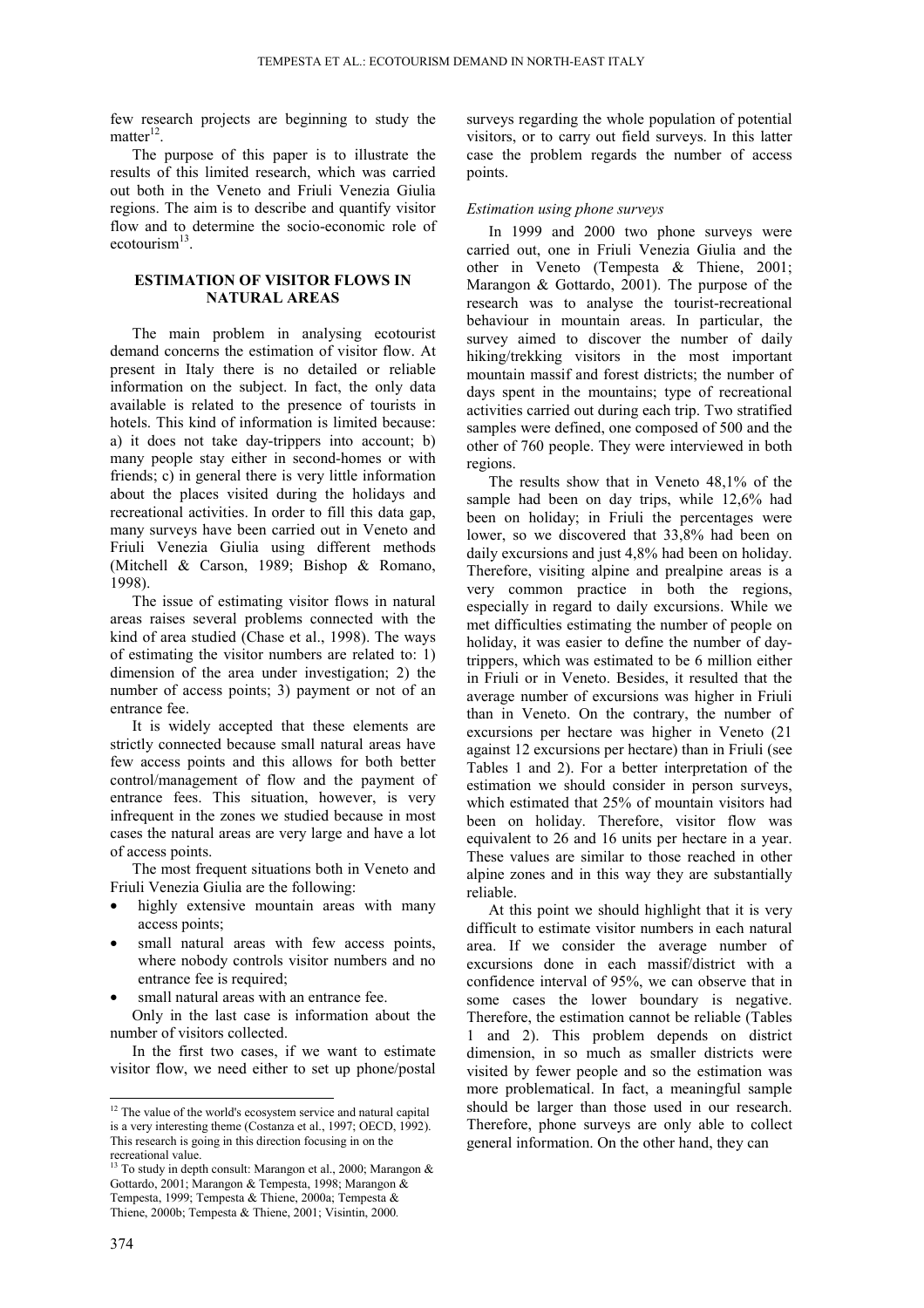|  | TEMPESTA ET AL.: ECOTOURISM DEMAND IN NORTH-EAST ITALY |  |  |
|--|--------------------------------------------------------|--|--|
|--|--------------------------------------------------------|--|--|

| Mountain massif                 | Surface         |        | <b>Trips</b>     |        | 95% Confidence Interval |                    |  |
|---------------------------------|-----------------|--------|------------------|--------|-------------------------|--------------------|--|
|                                 | Km <sup>2</sup> | mean   | total            | per ha | Lower Bound             | <b>Upper Bound</b> |  |
| Vette Feltrine - Monte del Sole | 779             | 0,0639 | 285.513          | 3,67   | 0,0356                  | 0,0922             |  |
| Piccole Dolomiti - Pasubio      | 80              | 0,1995 | 891.500          | 111,44 | 0,1258                  | 0,2732             |  |
| Cansiglio - Alpago              | 196             | 0,0795 | 355.435          | 18,13  | 0,0490                  | 0,1101             |  |
| Asiago - Monte Grappa           | 408             |        | 0,4876 2.179.223 | 53,41  | 0,3694                  | 0,6058             |  |
| Baldo-Lessini                   | 157             | 0,1382 | 617.641          | 39,34  | 0,0873                  | 0,1891             |  |
| Antelao-Marmarole               | 235             | 0,0365 | 163.150          | 6,94   | 0,0172                  | 0,0558             |  |
| Pelmo                           | 21              | 0,0404 | 180.631          | 86,01  | 0,0190                  | 0,0618             |  |
| Tofane-Cristallo                | 198             | 0,0626 | 279.686          | 14,13  | 0,0404                  | 0,0848             |  |
| Duranno-Cima Preti              | 99              | 0,0143 | 64.095           | 6,47   | $-0,0012$               | 0,0299             |  |
| Sorapiss-Cadini                 | 80              | 0,0104 | 46.614           | 5,83   | 0,0032                  | 0,0176             |  |
| <b>Bosconero</b>                | 20              | 0,0117 | 52.441           | 26,22  | $-0,0020$               | 0,0255             |  |
| Tre Cime-Croda dei Toni-Popera  | 78              | 0,0665 | 297.167          | 38,10  | 0,0439                  | 0,0891             |  |
| Civetta - Moiazza               | 145             | 0,0795 | 355.435          | 24,51  | 0,0496                  | 0,1094             |  |
| Marmolada                       | 77              | 0,0691 | 308.820          | 40,11  | 0,0255                  | 0,1127             |  |
| Nuvolau-Averau-Croda da Lago    | 150             | 0,0326 | 145.670          | 9,71   | 0,0148                  | 0,0504             |  |
| Agner-Pale S. Lucano            | 149             | 0,0169 | 75.748           | 5,08   | 0,0078                  | 0,0261             |  |
| Total                           | 2.872           |        | 1,4094 6.298.771 | 21,93  | 1,23575                 | 1,58302            |  |

*Table 1: Day trip number estimation in Veneto mountain zones.*

| District                            | Surface         | <b>Trips</b> |           |        |             | 95% Confidence Interval |  |  |
|-------------------------------------|-----------------|--------------|-----------|--------|-------------|-------------------------|--|--|
|                                     | Km <sup>2</sup> | mean         | Total     | per ha | Lower Bound | <b>Upper Bound</b>      |  |  |
| Valcanale                           | 423,28          | 1,8063       | 2.140.805 | 50,58  | 1,2191      | 2,3935                  |  |  |
| Canal del Ferro                     | 313,38          | 0,1107       | 131.165   | 4,19   | $-0,0218$   | 0,2431                  |  |  |
| Carnia                              | 1.221,02        | 0,7154       | 847.890   | 6,94   | 0,4194      | 1,0114                  |  |  |
| Dolomiti Friulane                   | 422,27          | 0,1186       | 140.534   | 3,33   | $-0,0078$   | 0,2449                  |  |  |
| Prealpi Giulie                      | 317,42          | 0,3636       | 430.972   | 13,58  | 0,1083      | 0,6189                  |  |  |
| Prealpi Carniche e P.C.Merid.       | 655,11          | 0,3162       | 374.758   | 5,72   | 0,0433      | 0,5891                  |  |  |
| Prealpi Venete                      | 381,05          | 0,2589       | 306.833   | 8,05   | 0,0728      | 0,4450                  |  |  |
| Prealpi Giulie Meridionali          | 414,50          | 0,6462       | 765.912   | 18,48  | 0,1943      | 1,0982                  |  |  |
| Colline Moreniche                   | 81,30           | 0,0632       | 74.952    | 9,22   | $-0,0117$   | 0,1382                  |  |  |
| Collio e Colli Orientali del Friul. | 212,46          | 0,1383       | 163.957   | 7,72   | $-0,0591$   | 0,3358                  |  |  |
| Carso                               | 321,64          | 0,6067       | 719.067   | 22,36  | 0,2160      | 0,9974                  |  |  |
| Total                               | 4.763,4         | 5,1443       | 6.096.843 | 12,80  | 4,1175      | 6,1711                  |  |  |

*Table 2: Day trip number estimation in Friuli mountain and hill districts. .*

give an overall estimate of the number of visitors in areas that are well-defined and extensive.

### *Estimation using field data*

In order to overcome the difficulties connected with phone surveys, a field survey was used. There are no problems in areas with few access points. In this case, we defined a stratified sample that included counting the entries over a number of days in which the areas were visited. In general, counting was carried out in one third/quarter of all visiting days. This method is reliable and not so expensive when there are no more than 3 access points to check. Above that number survey costs increase, especially in mountain and hill zones, because interviewers have difficulties in reaching them.

In the case of multiple access points we suggest using the following method:

• identify the main parking areas;

- define a stratified survey calendar;
- count the number of cars in the parking area, taking care to note the time;
- carry out in-person interviews in order to calculate:

a) average number of people per car; b) the relationship between the fraction of total arrivals recorded in the parking area (sh) and the times (hours in the day) (h) in which they

was counted using the following formula:

 $sh = f(h)$  [1] By means of formula [1], from the number of cars in the parking area at a given time it is possible to estimate the number of cars present in the parking area during the whole day. In this way, a single interviewer can complete counting in a large number of parking areas. For example, in the case of Natural Park of the Dolomiti Ampezzane, 17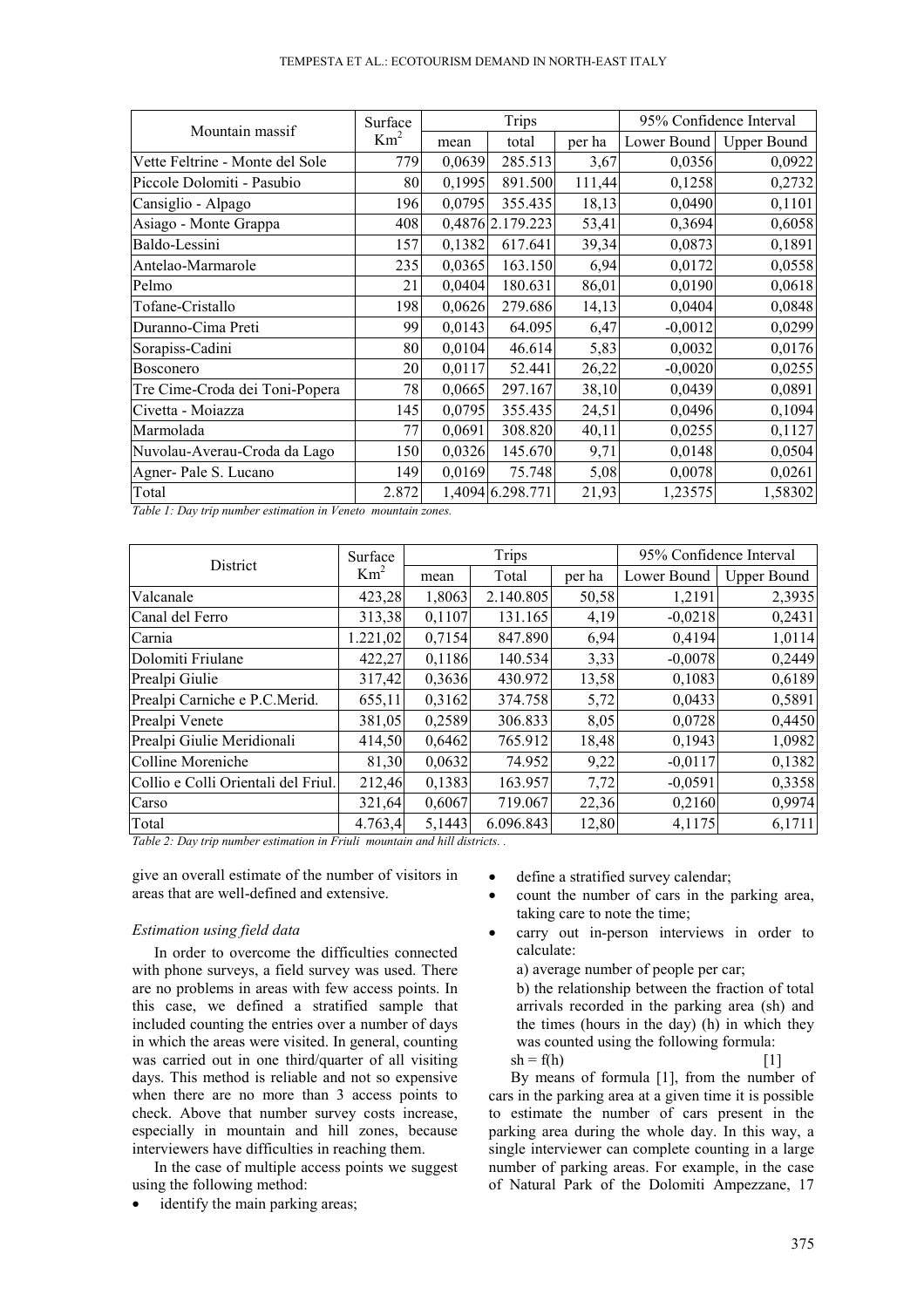| Area                                                                     | Typology                | Geografic area      | Province       | Surface<br>Km <sup>2</sup> |
|--------------------------------------------------------------------------|-------------------------|---------------------|----------------|----------------------------|
| National Park of the Dolomiti Bellunesi                                  | National Park           | Mountain            | Belluno        | 32,00                      |
| Natural Park of the Dolomiti Ampezzane                                   | Regional Park           | Mountain            | <b>Belluno</b> | 11,20                      |
| Property Regole Ampezzane Cortina**                                      | Collective ownership    | Mountain            | Belluno        | 13,00                      |
| Vincheto Celarda                                                         | State nature reserve    | Mountain            | Belluno        | 0,80                       |
| Waterfall of Molina (Cascate di Molina)                                  | Regional nature reserve | Hill                | Verona         | 0,15                       |
| Isonzo delta (Foce dell'Isonzo)                                          | Regional nature reserve | Coast               | Gorizia/Udine  | 23,40                      |
| Valle Canal Novo                                                         | Regional nature reserve | Coast               | Udine          | 0,36                       |
| Quadris nature area (Fagagna)                                            | Bird reserve            | Hill                | Udine          | 0,10                       |
| Griffin vulture project (Forgaria nel Fr.)                               | Regional nature reserve | Piedmont zone Udine |                | 5,10                       |
| Caves of Villanova (Lusevera)                                            | Caves                   | Mountain            | Udine          | $0,02*$                    |
| Historical garden Villa Varda (Brugnera) Garden of Palladian Villa Plain |                         |                     | Pordenone      | 0,18                       |

*Table 3: Environmental and natural features, localisation of studied areas*

*\* Estimated just on the base of length of open to visitors caves*

*\* \* The right name is 'Property owned by the Regole Ampezzane south of Cortina'.*

parking areas were checked, and through 500 interviews it was possible to estimate the following formula:

$$
sh = \frac{1}{1 + e^{13.40 + 1.296h}} \qquad \qquad r^2 = 0.99
$$

In this way we estimated that 540.000 people had visited the area mainly in July and August (more than 65% of presences). This figure is very different from that obtained through the phone survey (Tempesta and Thiene, 2000b).

Applying this method to the land owned by the Regole Ampezzane it was possible to estimate that 340.000 people had visited the area during the Summer of 2000.

## **VISITOR FLOW IN THE AREAS STUDIED**

The surveys on ecotourism both in Veneto and in Friuli Venezia Giulia involved natural areas which were diversified either as regards their dimensions or their geographical-ecologicalenvironmental features (Table 3). In fact, there are National Parks, Regional Parks, Nature Reserves and areas managed by private or non-profit associations. Consequently, land use is extremely variable and allows people to practise recreational activities that are not strictly connected with the environment and nature (Table 3).

Tourist flow, which was estimated using the method described above, is highly variable. Large alpine parks stand out from other natural areas as regards the total number of visits. Every year they are visited by a wide range of people, varying in number from 285.000 to 540.000 units (Table 4).

However, the situation changes if we consider the number of visitors per hectare. In fact we observed that higher flows are connected with single-purpose visits. In this case, it appears as though the areas are treated as an "outdoor museum". This is evident in the natural areas of the Waterfall of Molina (Cascate di Molina), the Caves of Villanova (Grotte di Villanova), the historical garden of Villa Varda (parco storico di Villa Varda) and the Quadris Nature Reserve in Fagagna (Oasi dei Quadris di Fagagna). Considering the extension of the zones examined, tourist flow is very high in both the areas studied near Cortina. In this case, the number of visits is influenced by the presence of the well-known resort of Cortina.

#### **VISITOR CHARACTERISTCS AND RECREATIONAL ACTIVITIES**

In order to collect information regarding visitor characteristics and recreational activities about 8.400 people were interviewed in person. The sample of people interviewed in mountain zones is very small and therefore the following data are only indicative (Table 4).

The average age in the sample was aligned with the average age in Italy (39years), as was the average family size, around 3 units. On the contrary, the mean of family income was much higher than the national average at around 16.000 Euro per year. Average income was even higher in the Dolomite resorts. In fact here the figure was above 28.500 Euro (Table 4). These data were in keeping with an above-average educational level. In fact the sample share with a degree or a secondary school qualification was in the worst of the cases more than 52%, often going beyond 70%, while the national average is just 33%. Therefore, the North-East Italian ecotourist is a cultured person who enjoys a well-off lifestyle. The catchment area, which is defined as 'the distance covered by the 90th percentile', could be a significant indicator for the attraction potential of a defined area, and for the value tourists attach to it. The catchment area is broader in most of the mountain areas (exceeding in general 100 km) (Table 5). It is also extensive in many of the single-attraction natural areas studied. The griffin vulture project, the Waterfalls of Molina, the Caves of Villanova and the Valle Canal Novo are able to attract visitors coming from a long way off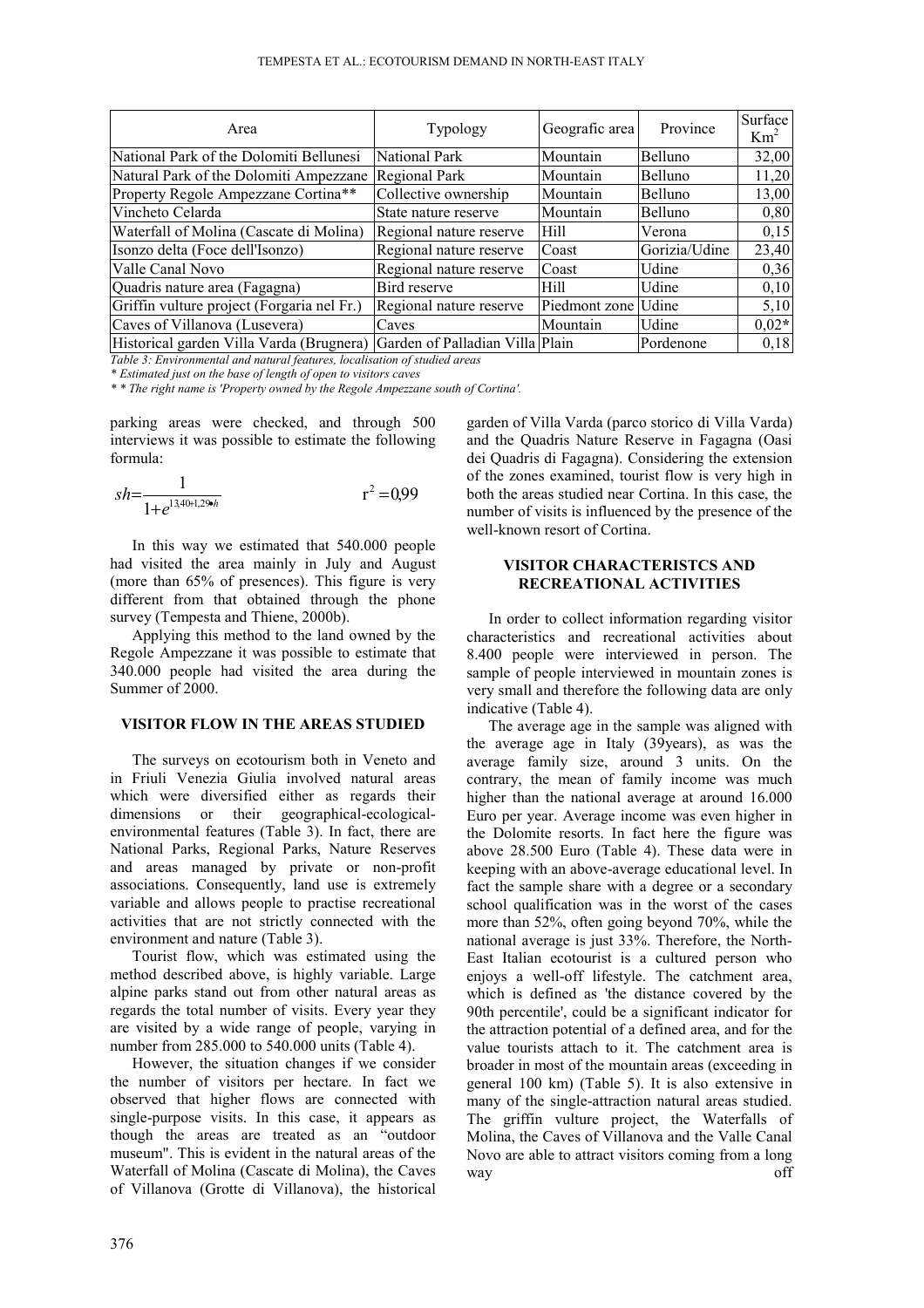#### TEMPESTA ET AL.: ECOTOURISM DEMAND IN NORTH-EAST ITALY

| Area                                       | <b>Visitors</b> |        | Interview<br>S | Age  | Income<br>Euro) | Family | Graduates/<br>diploma* |
|--------------------------------------------|-----------------|--------|----------------|------|-----------------|--------|------------------------|
|                                            | Total           | per ha | $\frac{0}{0}$  | mean | mean            | mean   | $\%$                   |
| National Park of the Dolomiti Bellunesi    | 285.000         | 89,0   | 0,07           | 37   | 19.600          | 3,7    | 52                     |
| Natural Park of the Dolomiti Ampezzane     | 540.000         | 482,1  | 0,09           | 42   | 28.400          | 3,3    | 81                     |
| Property Regole Ampezzane Cortina          | 340.000         | 261,5  | 0,15           | 39   | 38.200          | 2,9    | 80                     |
| Vincheto Celarda                           | 8.000           | 100.0  | 3,95           | 37   | 18.600          | 3,1    | 69                     |
| Waterfall of Molina (Cascate di Molina)    | 34.000          | 2266.7 | 2,80           | 37   | 18.100          | 3,4    | 72                     |
| Isonzo delta (Foce dell'Isonzo)            | 31.000          | 13,2   | 3,11           | 40   | 24.300          | 3,0    | 81                     |
| Valle Canal Novo                           | 12.850          | 356,9  | 9,63           | 41   | 22.700          | 3,0    | 66                     |
| Quadris nature area (Fagagna)              | 9.000           | 900.0  | 11,34          | 40   | 18.100          | 3,1    | 74                     |
| Griffin vulture project (Forgaria nel Fr.) | 8.000           | 15,7   | 10,63          | 40   | 23.800          | 3,1    | 71                     |
| Caves of Villanova (Lusevera)              | 6.470           | 3235.0 | 13,76          | 39   | 24.300          | 3,3    | 69                     |
| Historical garden Villa Varda (Brugnera)   | 69.500          | 3861.1 | 1.43           | 35   | 35              | 3,6    | 65                     |

*Table 4:Visitor Characteristics*

*\* diploma means high school diploma*

|                                            | Catchment | Visitor activities $(\%)$ |        |    |                     |          |  |  |
|--------------------------------------------|-----------|---------------------------|--------|----|---------------------|----------|--|--|
| Area                                       | area (km) | Pic nics                  | Hiking |    | Natwatc* Excursions | Other    |  |  |
| National Park of the Dolomiti Bellunesi    | 100       | 43                        |        |    | 18                  | 6        |  |  |
| Natural Park of the Dolomiti Ampezzane     | 1501      |                           |        | 45 | 58                  | 4        |  |  |
| Property Regole Ampezzane Cortina          | 220       |                           | 38     | 53 | 31                  | 6        |  |  |
| Vincheto Celarda                           | 75        |                           | 40     | 60 |                     | $\theta$ |  |  |
| Waterfall of Molina (Cascate di Molina)    | 115       |                           | 71     | 42 |                     | $\theta$ |  |  |
| Isonzo delta (Foce dell'Isonzo)            | 77        |                           | 54     | 70 |                     | 7        |  |  |
| Valle Canal Novo                           | 120       |                           | 33     | 70 |                     | 28       |  |  |
| Quadris nature area (Fagagna)              | 73        |                           | 44     | 48 |                     | 8        |  |  |
| Griffin vulture project (Forgaria nel Fr.) | 97        |                           | 47     | 37 |                     | 20       |  |  |
| Caves of Villanova (Lusevera)              | 98        |                           |        | 67 |                     | 22       |  |  |
| Historical garden Villa Varda (Brugnera)   | 35        |                           | 67     | 27 |                     | 36       |  |  |

*Table 5: Dimension of catchment area and visitor activities*

*\*Natwatc means Nature watching*

in virtue either of their unique natural heritage or, more likely, because of the information facilities that help the visitor to understand nature. Therefore the catchment capability of a natural area is strictly influenced by developing, enhancing and promoting environmental projects.

As regards the reasons inducing people to visit the site, some conflicting elements emerge (Table 5). In fact, the decision to visit an area is not always founded on a naturalistic reason. Moreover, it is a secondary choice only in the National Park of the Dolomiti Bellunesi (in the Dolomites). The reason for this is connected with the dimension of the zone, as the surface area makes the park ideal for multipurpose visits that are often unrelated to the natural features of the area. In fact, the most environmentally interesting areas inside the park are inaccessible to many people.

On the other hand, the nature-based choice is the main reason for people visiting both other mountain areas and small wetlands. It is very interesting to note that people generally mentioned activities like walking or trekking for almost all the areas examined.

# **ACCOMODATION, VISITOR EXPENDITURE AND RECREATIONAL BENEFIT**

A measure of the economic role of ecotourism is given by travelling expenditure borne by visitors to reach natural areas. As expected, expenses are correlated with both distance and use of tourist facilities. First of all, it is interesting to observe that in most of the cases analysed tourists are daytrippers who do not require any accommodation. The only exceptions are the two Dolomite areas near Cortina, where this kind of visitor is not very common. In this case, expenditure includes almost exclusively travel costs and cost of meals (Table 6). However, sometimes the entrance fee is the main expenditure.

Even if we exclude the two Dolomite areas, the average expense varies greatly throughout the sample, but this could be mainly ascribed to the payment or not of an entrance fee. The ability of natural areas to generate expenditure flows is indicated by the visitor expenditure per hectare figure. We should note that there are several differences among the areas studied. If we ignore the value for the Caves of Villanova, because of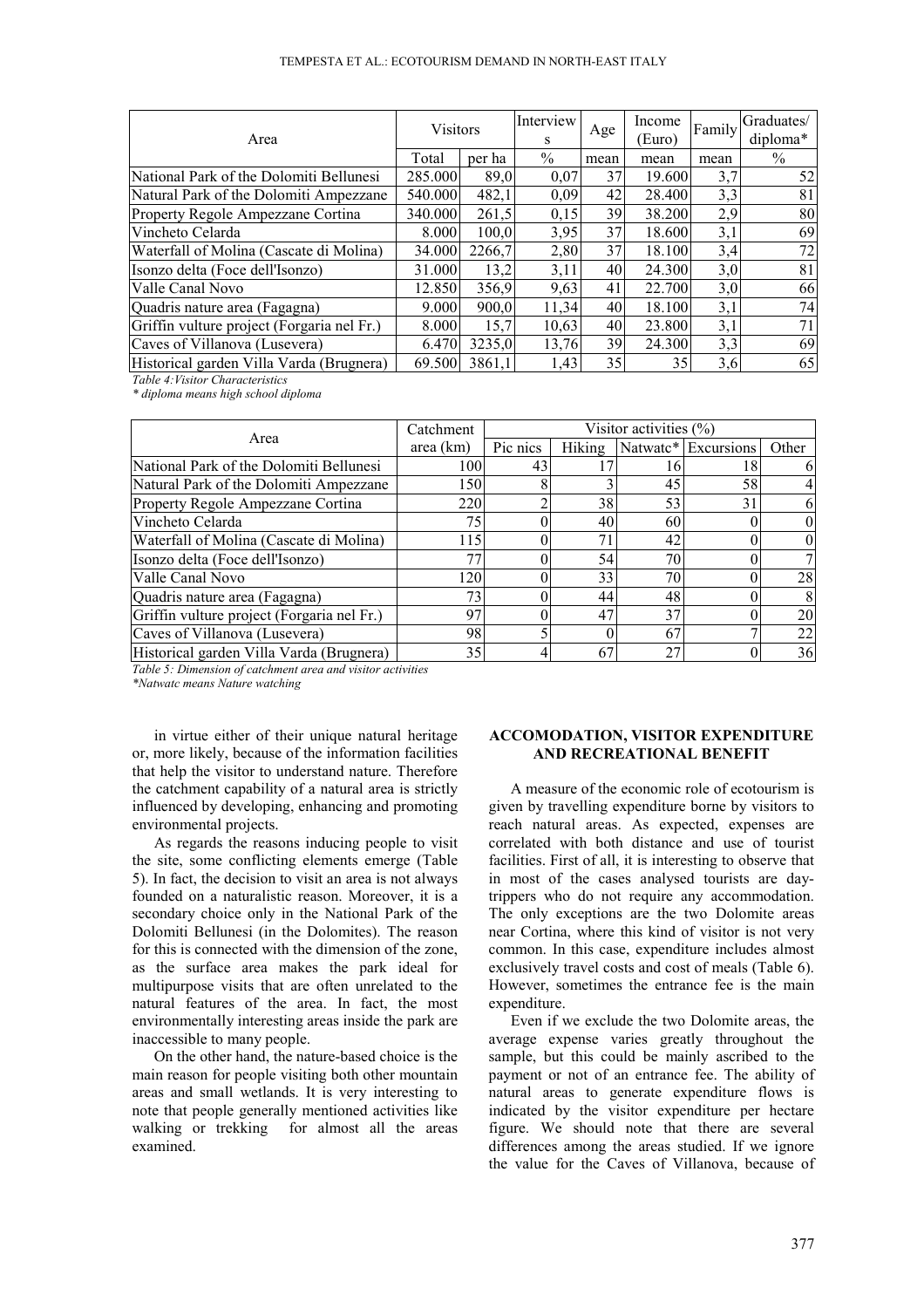|                                            |                                                   | Expenditure per trip (Euro) | Expenditure (Euro) |             |       |              |          |
|--------------------------------------------|---------------------------------------------------|-----------------------------|--------------------|-------------|-------|--------------|----------|
| Area                                       | Travel                                            | Ticket*                     |                    | Food Accom. | Total | Total        | per ha   |
| National Park of the Dolomiti Bellunesi    | 3,6                                               |                             | 7,9                | 0,3         | 11.8  | 4.026.401,3  | 1.054,6  |
| Natural Park of the Dolomiti Ampezzane     | 3,5                                               | 3,4                         | 9,7                | 16,1        | 32.7  | 17.639.585,4 | 15.749,9 |
| Property Regole Ampezzane Cortina          | 19,3                                              | 3,1                         | 7,0                | 14,2        | 43.5  | 14.802.687,6 | 11.386,8 |
| Vincheto Celarda                           | 3,4                                               |                             | 0,4                |             | 3,8   | 30.161.1     | 377,0    |
| Waterfall of Molina (Cascate di Molina)    | 2,1                                               | 2,0                         | 1,9                |             | 6,0   | 203.690,6    | 13.579,2 |
| Isonzo delta (Foce dell'Isonzo)            | 1,3                                               | 3,6                         | 3,5                | 0.4         | 8,9   | 275.374,8    | 117,8    |
| Valle Canal Novo                           | 1,3                                               | 2,3                         | 6,4                |             | 9,9   | 127.874,7    | 3.552,2  |
| Quadris nature area (Fagagna)              | 0,7                                               |                             | 1,7                |             | 2,4   | 21.846.1     | 2.184,6  |
| Griffin vulture project (Forgaria nel Fr.) | 1,5                                               |                             | 4,8                | 0,2         | 6,5   | 51.852,3     | 101,7    |
| Caves of Villanova (Lusevera)              | 1,5                                               | 3,7                         | 3,4                |             | 8,6   | 55.467,5     | 27.734,3 |
| Historical garden Villa Varda (Brugnera)   | 2,5                                               |                             | 0.3                |             | 2.8   | 192.018.7    | 10.668,5 |
| Table 6: Expenditure flows                 | * Entrance fee or cable railway in mountain zones |                             |                    |             |       |              |          |

| Area                                       | Recreational benefit per trip (Euro)<br>Benefit (Euro) |      |            |      |                 |          |
|--------------------------------------------|--------------------------------------------------------|------|------------|------|-----------------|----------|
|                                            | TCZ                                                    | TCI  | <b>CVM</b> | Mean | Total           | per ha   |
| National Park of the Dolomiti Bellunesi    |                                                        | 5,5  | 5,3        | 5.4  | 1.843.751,1     | 482,9    |
| Natural Park of the Dolomiti Ampezzane     |                                                        | 3,1  | 6,8        |      | 4,9 2.663.368,2 | 2.377,8  |
| Property Regole Ampezzane Cortina          |                                                        |      | 4,1        | 4.1  | 1.404.762,8     | 1.080,4  |
| Vincheto Celarda                           | 2,1                                                    | 4,6  | 4,1        | 3,6  | 28.405,1        | 357,4    |
| Waterfall of Molina (Cascate di Molina)    |                                                        |      | 4,2        | 4,2  | 142.542,1       | 9.495,1  |
| Isonzo delta (Foce dell'Isonzo)            | 6,3                                                    |      | 3,9        | 5,1  | 158.552,3       | 67,7     |
| Valle Canal Novo                           | 6,2                                                    | 10,0 | 7,6        | 8,0  | 102.258,5       | 2.839,0  |
| Quadris nature area (Fagagna)              |                                                        |      | 1,7        | 1,7  | 15.493,7        | 1.533,9  |
| Griffin vulture project (Forgaria nel Fr.) | 5,4                                                    |      | 3,5        | 4,5  | 35.635,5        | 69,7     |
| Caves of Villanova (Lusevera)              |                                                        |      | 10,9       | 10,9 | 70.754,6        | 35.314,3 |
| Historical garden Villa Varda (Brugnera)   |                                                        | 4,8  | 2,3        | 3,6  | 247.899,3       | 13.759,4 |

*Table 7: Recreational benefit*

the difficulty in estimating the extension of the area, the per hectare value varies between a few hundred Euro and over ten thousand Euro. In particular, the expenditure flow is very high in mountain and hill areas. In some cases this is due to high tourist development, in others it is thanks to the exploitation of natural areas by the private sector.

In order to assess the recreational benefits, we used both direct and indirect approaches<sup>14</sup> (Table 7). We should note that, from some points of view, benefits per trip are quite similar because they only vary between 3,5 and 5,5 Euro, which highlights the considerable recreational value of the areas examined.

Obviously, the per hectare total benefit flow is influenced by the number of visitors and this is why it appears to be so variable. In general it is higher than for other alternative economic uses, like forest or agricultural productivity.

#### **CONCLUSION**

In the second half of the 1990s several surveys, which were carried out both in Veneto and Friuli Venezia Giulia, collected information regarding the size and features of ecotourism.

By applying appropriate counting methods we were able to quantify visitor flow in many natural areas. Despite a high level of variability, factors capable of increasing visitor flow were substantially related to the extent of tourist development in the area and to the facilities supporting outdoor activities, especially as concerns nature and the environment.

Data collected through interviews highlighted that the choice of visiting areas of great natural beauty does not just depend on an interest in nature. It often depends on an unspecified need for a natural habitat that has not yet been affected by urban and agricultural growth.

What is more, the fact that the ecotourist's level of education is higher than the national average is encouraging. So it is reasonable to assume that ecotourists will have a more careful approach towards nature and the environment. Because of the relationship between educational level and ecotourist flow, we can assume that a steady increase in school attendance will encourage people to visit natural areas.

Finally, we should highlight the expenditure flow generated by ecotourism and the great recreational benefit deriving from it. In conclusion, ecotourism seems to play a significant role in the economic development of the areas studied. In particular it favours the development of marginal areas (such as hill and mountain zones) or guarantees recreational and cultural benefits to the

 $\overline{a}$ 

<sup>&</sup>lt;sup>14</sup> Statistical models study the benefit of visits through several methods. We applied an indirect approach, the so called travel cost method (individual travel cost, TCI and zonal travel cost, TCZ), and a direct approach, contingent valuation method (CVM) (Mitchell & Carson, 1989; Bishop & Romano, 1998).